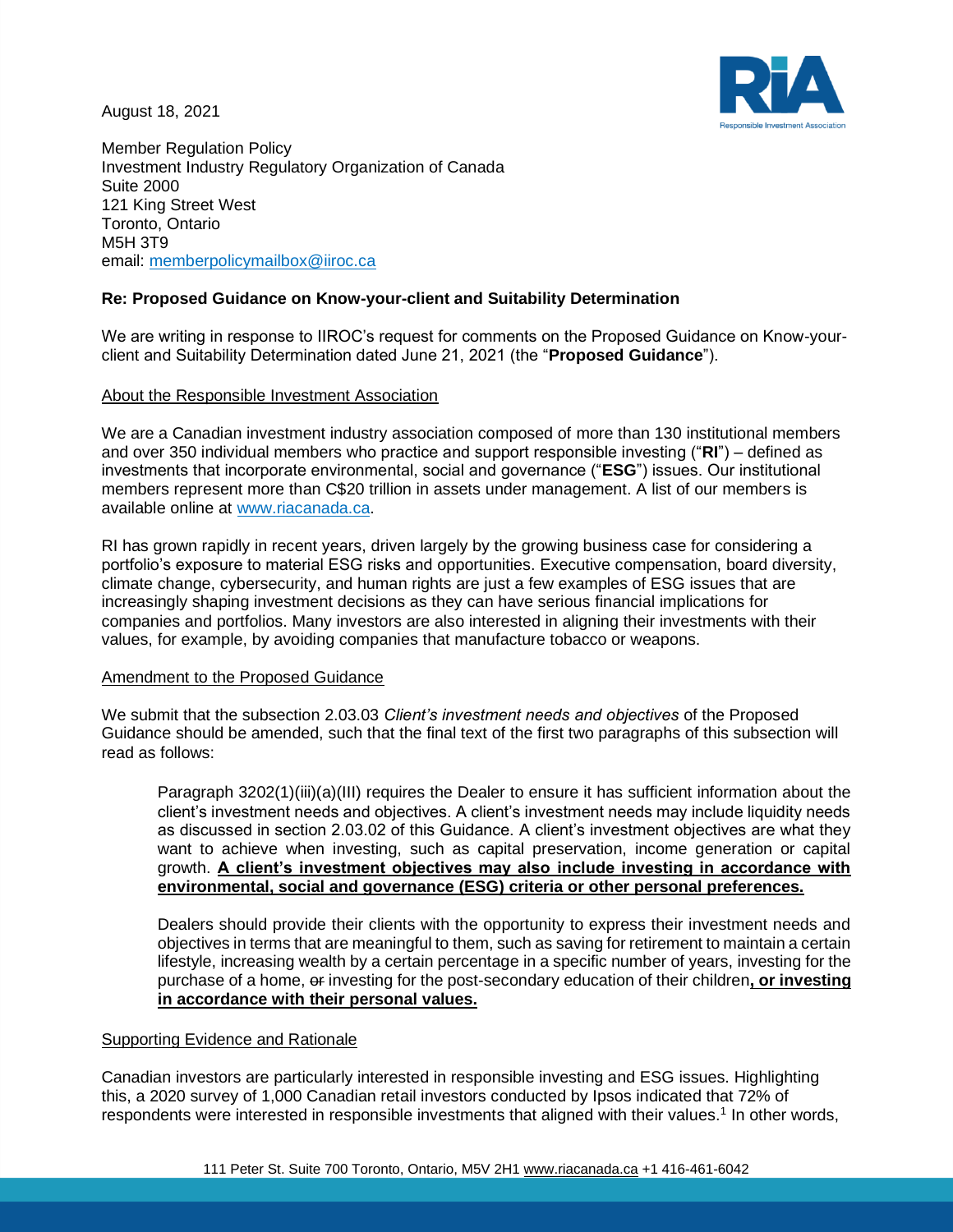

there is a significant appetite for ESG-focused investment opportunities, and many investors are indicating that investing in such products is an end-goal in itself, or part of an objective to achieve outcomes pertaining to their values or sustainability preferences. Accordingly, investor sentiment suggests that RI and ESG-focused investing are more appropriately considered investment objectives, rather than investment strategies.

Investor demand for responsible investment has never been higher, and there is no shortage of new RI or ESG-focused investment products designed to meet this demand. However, there is a significant gap between the number of Canadian investors that are interested in responsible investing and the number of Canadian investors that ultimately hold responsible investments. We submit that this is because investors simply are not being asked about responsible investing by their financial services providers. In the same survey mentioned above, 75% of respondents indicated that they would like their financial advisor or financial institution to talk to them about responsible investments, but only 28% of respondents reported that their advisor or institution had done so.<sup>2</sup> Clearly, there is a significant disconnect between what investors are seeking with respect to RI and ESG-focused products and the information that their financial services providers are providing. In our view, this is a gap that the Proposed Guidance can, and should, help to bridge.

We note that elsewhere in the Proposed Guidance, it is explicitly stated that registered individuals may need to assist their clients in articulating their investment needs and objectives – in our view, and considering the disconnect between investors and advisors regarding RI and ESG-focused products as discussed above, this concept directly applies to responsible investing. **If a client is interested in responsible investing and cannot articulate this objective, and if the registrant does not know about this objective and/or does not inquire about it, it cannot be said that a registrant knows their client well enough to make suitable investment recommendations.** 

Accordingly, we propose that the explanation of client investment needs and objectives set out at subsection 2.03.03 of the Proposed Guidance should include consideration of a client's desire to invest in responsible investments, or to have their investment portfolio shaped by other preferences (such as investing in compliance with religious principles or avoiding/obtaining exposure to certain industries). Increasingly, investors are looking beyond investing solely to achieve narrow and discrete goals, and are seeking to incorporate other values and beliefs into their investment decisions. As a result, many investors' investment objectives have become more holistic in nature. However, as noted above, many financial services providers do not appear to have responded by altering their KYC/suitability processes to reflect this. For these reasons, it is our view that our proposed amendment to subsection 2.03.03 of the Proposed Guidance is necessary to assist financial services providers in meeting their obligations and their clients' needs.

# *Comparable Regulatory Approaches in Other Jurisdictions*

We note that other jurisdictions are already taking steps to integrate RI concepts into the KYC and suitability assessment processes. The Australian Securities and Investment Commission has provided guidance to investment advisors that is similar to what we have proposed above, noting that in respect of an advice provider's duty to act in their client's best interests:

*Advice providers must form their own view about how far [the best interest duty] requires inquiries to be made into the client's attitude to environmental, social or ethical considerations. Advice providers may need to ascertain whether environmental, social or ethical considerations are important to the client and, if they are, conduct inquiries about them*. *3*

As with the Australian guidance, our suggested amendments to the Proposed Guidance do not create a positive obligation on a registrant to inquire about a client's RI or ESG preferences. Rather, they